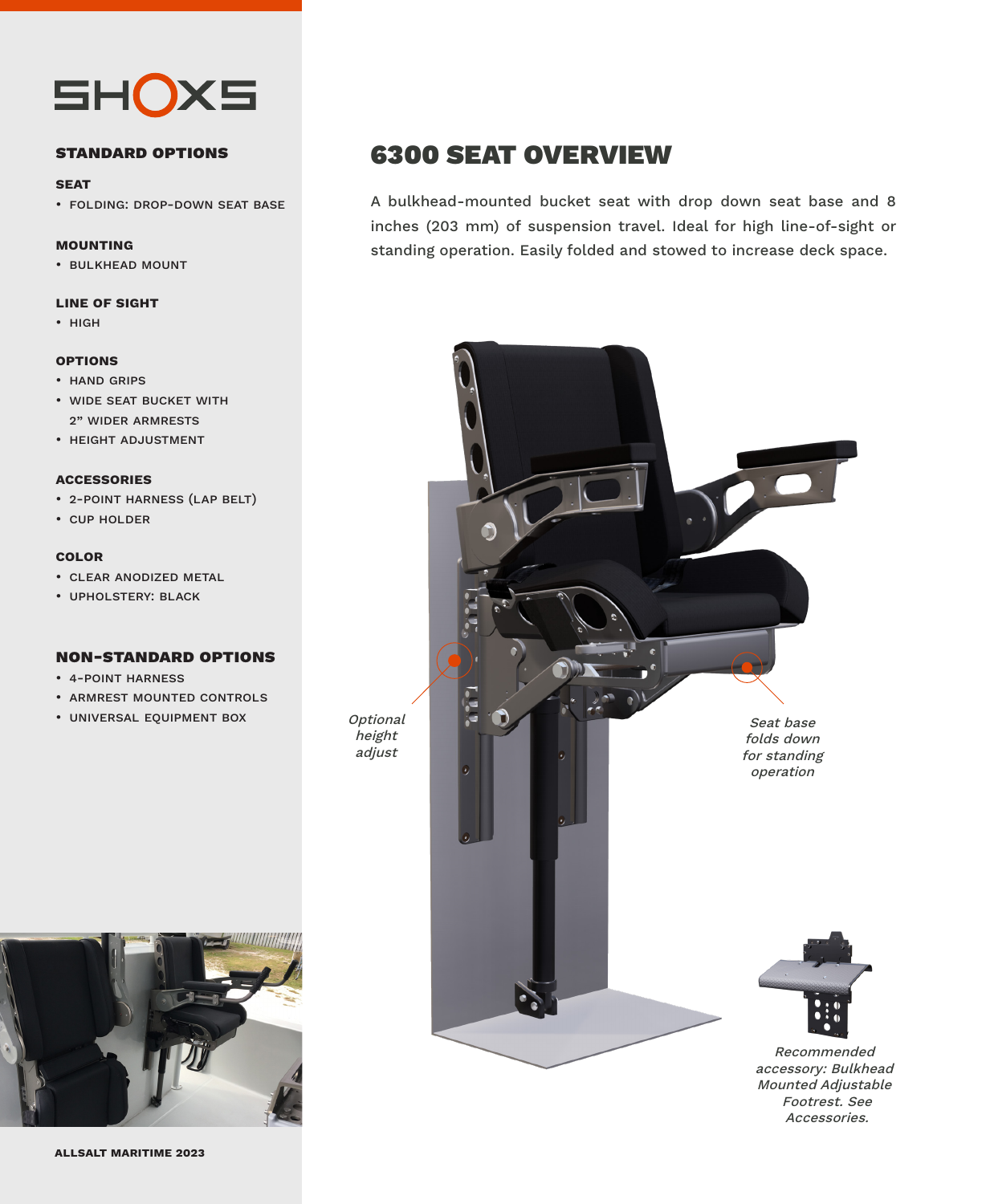



### SPECIFICATIONS: SHOXS 6300

| <b>SUSPENSION TRAVEL</b> | $203 \, \text{mm}$ / 8 in                                    |
|--------------------------|--------------------------------------------------------------|
| <b>BASE WEIGHT</b>       | 27 kg / 60 lb                                                |
| <b>MATERIAL</b>          | CNC Aluminum, 316 SS                                         |
| <b>FINISH</b>            | <b>Hard Anodized Aluminum</b>                                |
| <b>UPHOLSTERY</b>        | Waterproof Marine Vinyl, UV Stable and Mold Resistant, Black |